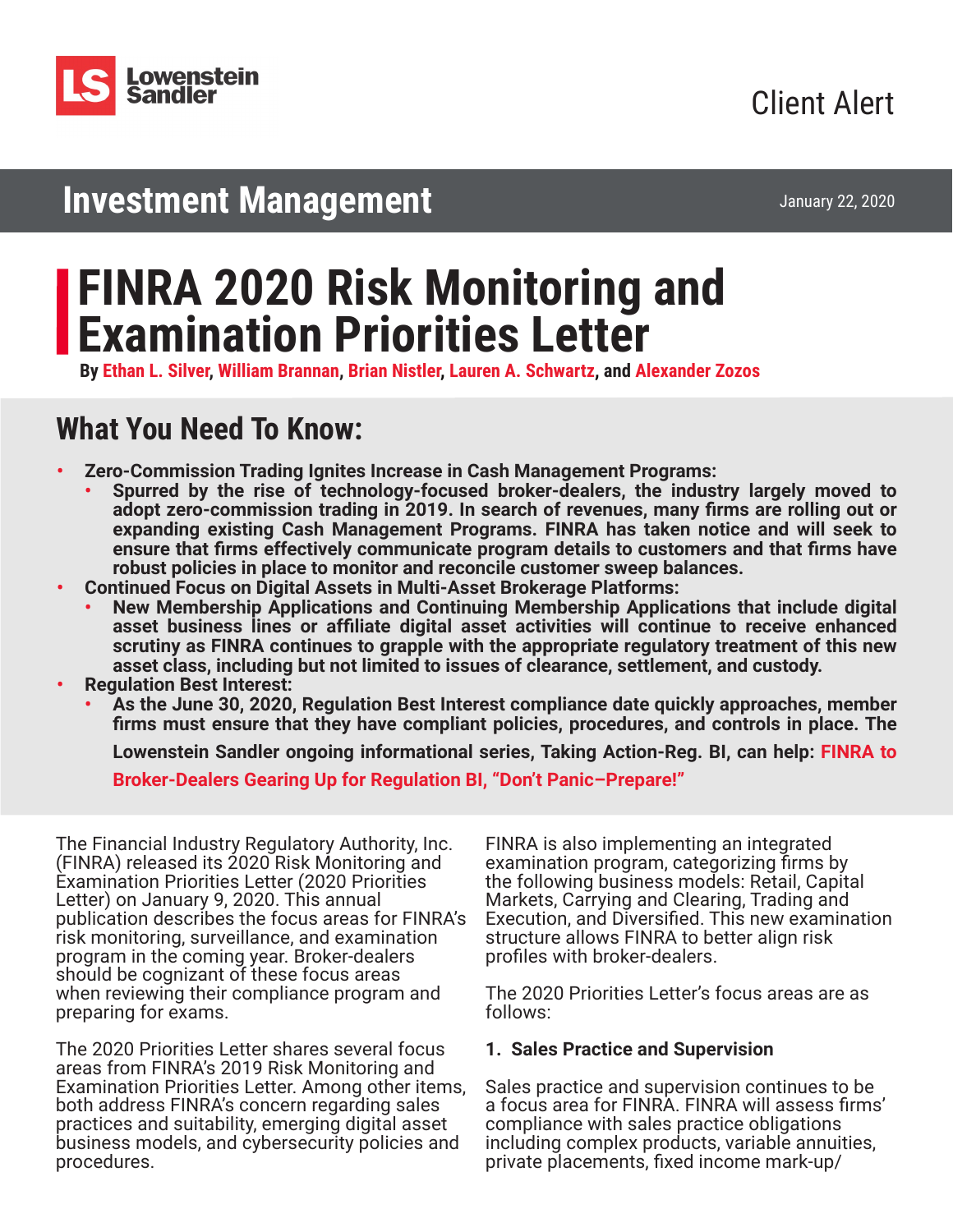mark-down disclosures, representatives acting in certain positions of trust or authority, and senior investors. FINRA will also focus on several new or emerging areas related to firms' compliance with obligations concerning the following:

**a. Regulation Best Interest (Reg. BI) and Form Client Relationship Summary (Form CRS):** After the June 30, 2020 Reg. BI compliance date, FINRA may consider the compliance and application of the best interest standard to (i) recommendations of types of accounts; (ii) account monitoring related to explicit and implicit hold recommendations; (iii) elements of care, skill, and cost when making a recommendation; and (iv) consideration of reasonably available alternatives.

Additionally, FINRA will review policies, procedures, and controls in place to (i) assess recommendations using a best interest standard; (ii) provide disclosures required by Reg. BI; (iii) identify and address conflicts of interest; (iv) file, update, and deliver Form CRS; and (v) guard against excessive trading. For additional information, please see our other advisories: [FINRA Provides Guidance](https://www.lowenstein.com/news-insights/publications/client-alerts/finra-provides-guidance-on-regulation-best-interest-and-form-crs-investment-management)  [on Regulation Best Interest and Form CRS](https://www.lowenstein.com/news-insights/publications/client-alerts/finra-provides-guidance-on-regulation-best-interest-and-form-crs-investment-management) and [FINRA to Broker-Dealers Gearing Up for](https://www.lowenstein.com/news-insights/publications/client-alerts/finra-to-broker-dealers-gearing-up-for-regulation-bi-don-t-panic-prepare-investment-management)  [Regulation BI, "Don't Panic–Prepare!"](https://www.lowenstein.com/news-insights/publications/client-alerts/finra-to-broker-dealers-gearing-up-for-regulation-bi-don-t-panic-prepare-investment-management)

**b. Communications With the Public:** FINRA is expanding its focus beyond the core obligations regarding communications with the public, supervision, and books and records requirements to look at private placements and digital channels.

For private placements, FINRA will look to firms using traditional channels and online distribution platforms and evaluate how firms review, approve, supervise, and distribute retail communications. A communication may be reviewed to determine whether (i) it is fair and not misleading with regard to investment characteristics, such as liquidity, or promissory statements or claims; (ii) it balances promotional content with issuerspecific key risks; (iii) its forecasts are reasonable and include clear explanations about assumptions; and (iv) it contains investment performance predictions that are generally prohibited by FINRA.

For digital channels, such as texting, social media, or collaborative workflow tools, FINRA may review their use and supervision to assess whether firms have (i) processes in place to evaluate new tools to determine

whether digital communications should be captured and periodic testing to ensure communications are being captured; and (ii) identified and followed up on red flags during routine supervisory reviews.

## **c. Cash Management and Bank Sweep**

**Program:** When evaluating a firm's Bank Sweep Program, FINRA will assess compliance with FINRA and SEC rules, and consider factors such as the clear communication of the nature of the sweep arrangement and cash management alternatives, as well as accurate disclosures of the brokerage account features and avoiding the implication that a brokerage account is similar to a checking and savings account or that it is insured by the Federal Deposit Insurance Corporation. FINRA may also consider whether firms have documented processes regarding reconciling customer balances at destination banks in the Bank Sweep Program and treatment of customer balances in the reserve formula computation.

## **2. Market Integrity**

**a. Best Execution/Vendor Display Rule:** FINRA will focus on four key areas:

i. *Routing Decisions:* The process indicating why the market receiving the order flow was the best market, with particular focus on the impact of zerocommission brokerage activity and any conflicts of interest created through payment for order flow.

ii. *Odd-Lot Order Handling:* Whether for odd-lot orders a firm is trading for itself at the better proprietary feed price and then trading against its customers at an inferior National Best Bid or Offer (NBBO) price.

iii. *Vendor Display Rule:* FINRA will review the adequacy of firms' controls and supervisory systems to ensure a current and reliable NBBO is provided to customers.

iv. *U.S. Treasury Securities:* Ensure policies and procedures adequately take into account the characteristics and liquidity of U.S. Treasuries.

v. *Options:* Surveillance will be focused on scenarios in which smaller child orders are executed at various price levels, and the larger remaining order is executed at an inferior price level.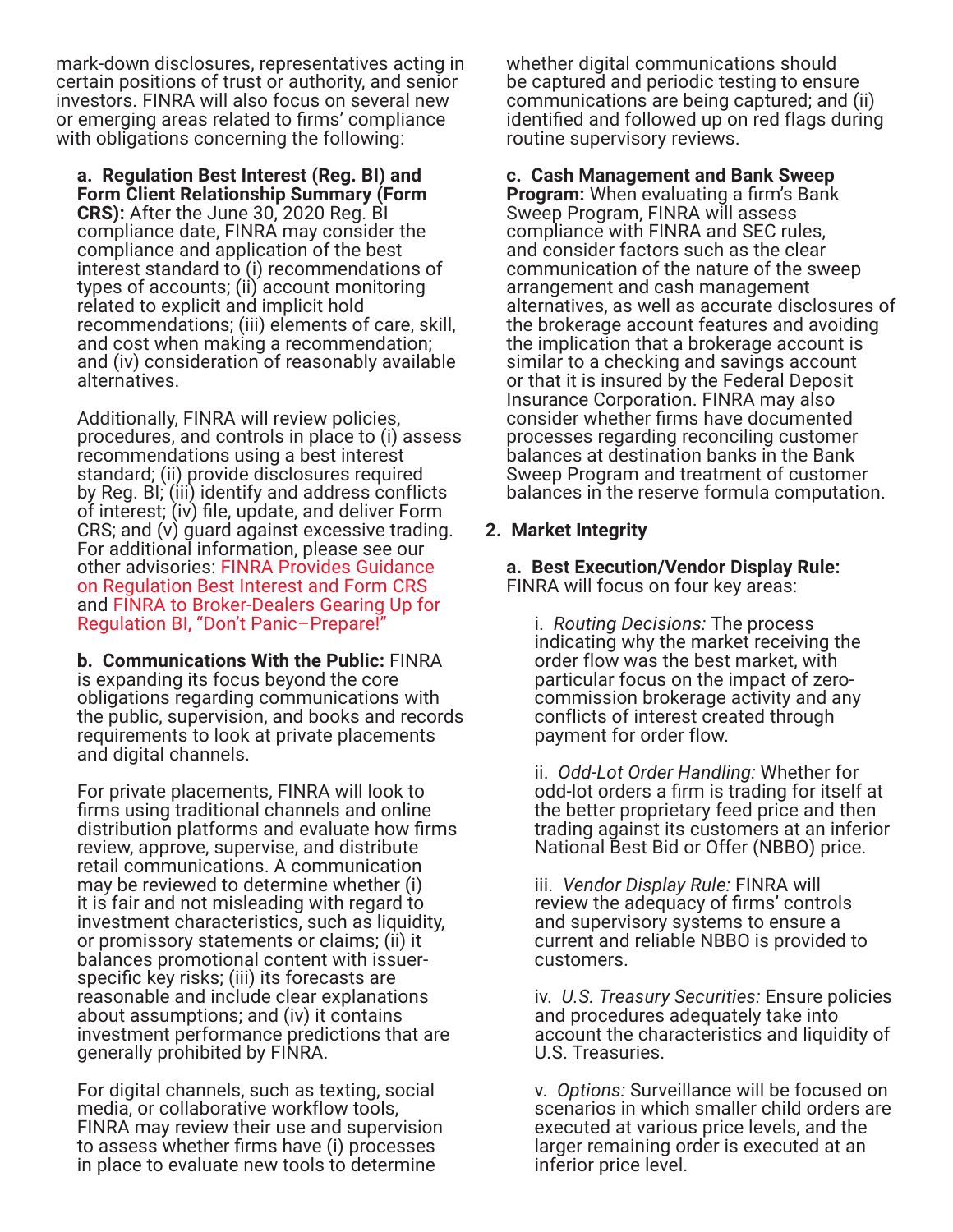# **3. Financial Management**

In addition to the areas discussed below, FINRA will continue to focus on the adequacy of a firm's compliance program as it relates to the Customer Protection and Net Capital Rules.

**a. Digital Assets:** FINRA is cognizant of the unique questions raised by digital assets and their applicability to federal securities laws, regulations, and FINRA rules. As an increasing number of FINRA applications include digital asset activities, FINRA will consider, among others, the following factors regarding digital asset business activities: (i) whether a firm adding digital asset activities has filed a Continuing Membership Application; (ii) whether marketing materials and retail communications are fair and balanced and appropriately disclose relevant risk factors; (iii) whether digital asset services are offered through the firm or an affiliate, for purposes of supervision, clearance, and custody; and (iv) the controls and procedures established to support the facilitation of transactions, including initial issuance and secondary market trading.

**b. Liquidity Management:** A firm's liquidity management practices are critical and should be properly documented. FINRA will review these practices with a particular focus on the areas addressed in [Regulatory Notice 15-33](https://www.finra.org/rules-guidance/notices/15-33) and whether such practices (i) include the staff responsible for and the steps required to address specific stress conditions and a process for accessing and using liquidity during a stress event; and (ii) take into consideration the quality of the collateral, term mismatches, and the potential counterparty loss of financing desks. FINRA will also review liquidity management for Fixed Income Clearing Corporation (FICC) members with a specific focus on operational risks.

# **4. Firm Operations**

FINRA will continue to assess a firm's supervisory controls relating to customer confirmations and anti-money laundering compliance programs. FINRA will also focus on:

**a. Cybersecurity:** FINRA will assess such cybersecurity policies to ensure they are reasonably designed to protect customer records and information and tailored to their business model and scale.

**b. Technology Governance:** Firms must be cognizant of technology-related compliance

risks and adapt their policies and procedures to reflect such risks. FINRA will focus its reviews on the following technology governance issues: (i) whether the Business Continuity Plan (BCP) (a) reflects material changes to a firm's business, (b) addresses customer access to funds and securities, and (c) manages back-office operations in a BCP event; (ii) the controls implemented to mitigate system capacity performance and integrity issues; (iii) documentation of system change requests and approvals; (iv) testing performed prior to a system change moved to a production environment; and (v) procedures for tracking information technology problems and their remediation, and whether these problems are categorized based on business impact.

# **Conclusion**

The items listed in the 2020 Priorities Letter are not exhaustive, and the scope of any examination is determined through a riskbased approach that includes analysis of a firm's history, business lines, operations, and other risk factors. Firms should ensure that their compliance programs and procedures are tailored to address their business and client base, and, once under examination, should seek to be responsive to FINRA's inquiries.

For additional information regarding FINRA's 2020 Priorities Letter, please see [FINRA 2020](https://www.finra.org/sites/default/files/2020-01/2020-risk-monitoring-and-examination-priorities-letter.pdf)  [Letter](https://www.finra.org/sites/default/files/2020-01/2020-risk-monitoring-and-examination-priorities-letter.pdf), [FINRA President Cover Letter](https://www.finra.org/rules-guidance/communications-firms/2020-risk-monitoring-and-examination-priorities-letter) and [FINRA](https://www.finra.org/media-center/newsreleases/2019/finra-announces-senior-leadership-team-under-new-examination-and)  [Risk Monitoring Structure Announcement.](https://www.finra.org/media-center/newsreleases/2019/finra-announces-senior-leadership-team-under-new-examination-and)

Please contact one of the listed authors of this Client Alert or your regular Lowenstein Sandler contact if you have any questions concerning FINRA's 2020 Priorities Letter or would like assistance reviewing your compliance program, including policies and procedures and disclosures.